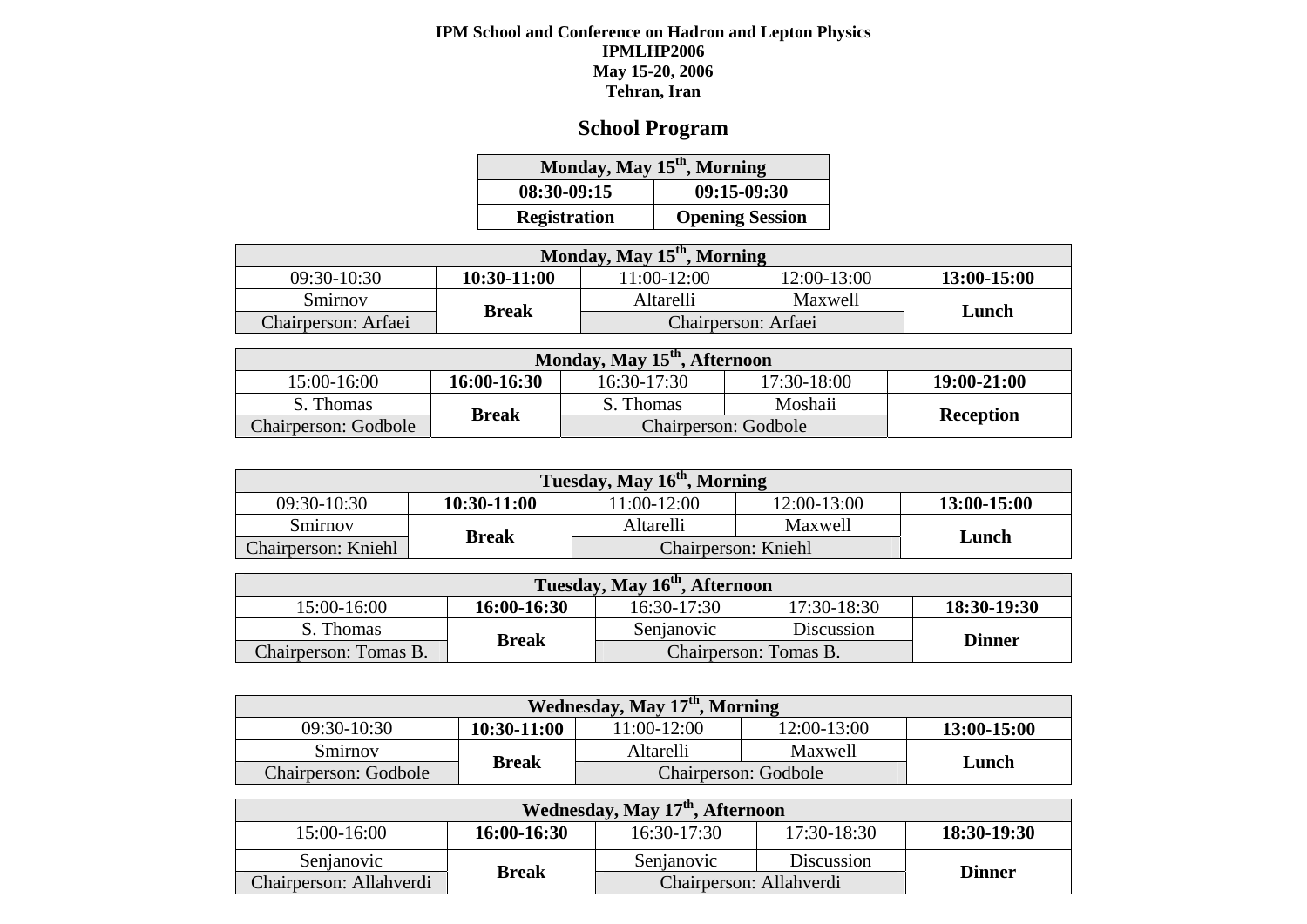### **Thursday, May 18th EXCURSION**

# **Conference Program**

| Friday, May 19th,<br>. Morning |                         |              |                 |               |                         |                |               |                                   |                         |            |
|--------------------------------|-------------------------|--------------|-----------------|---------------|-------------------------|----------------|---------------|-----------------------------------|-------------------------|------------|
| $9 - 9:25$                     | $9:25-9:50$             | $9:50-10:15$ | $10:15 - 10:40$ | $10:40-11:05$ | 11:05-11:30             | 11:30-11:55    | $11:55-12:20$ | 12:20-12:45                       | $12:45-13:10$           | $13:10-15$ |
| Maxwell                        | Kniehl                  | Hashemi      | <b>Break</b>    | Smirnov       | <b>B.Tomas</b>          | Sheikh-Jabbari | <b>Break</b>  | $\mathbf{r}$ .<br><b>Frigerio</b> | Sadooghi                |            |
|                                | Chairperson: Senjanovic |              |                 |               | Chairperson: Senjanovic |                |               |                                   | Chairperson: Senjanovic | ∟unch      |

| Friday, May 19th, Afternoon                  |             |             |                                                    |             |                    |  |  |
|----------------------------------------------|-------------|-------------|----------------------------------------------------|-------------|--------------------|--|--|
| <b>Parallel Sessions (I): LEPTON PHYSICS</b> |             |             |                                                    |             |                    |  |  |
| $15 - 15:25$                                 | 15:25-15:50 | 15:50-16:15 | $16:15-16:40$                                      | 16:40-17:05 | 17:05-17:30        |  |  |
| Dvornikov                                    | Godbole     |             | Farzan                                             | Ayazi       | Jafari Sonbolabadi |  |  |
| <b>Chairperson: Smirnov</b>                  |             |             | <b>Break+Poster</b><br><b>Chairperson: Smirnov</b> |             |                    |  |  |

| Friday, May 19 <sup>th</sup> , Afternoon      |                 |                     |               |                             |                 |  |  |
|-----------------------------------------------|-----------------|---------------------|---------------|-----------------------------|-----------------|--|--|
| <b>Parallel Sessions (II): HADRON PHYSICS</b> |                 |                     |               |                             |                 |  |  |
| $15 - 15:25$                                  | $15:25 - 15:50$ | 15:50-16:15         | $16:15-16:40$ | 16:40-17:05                 | $17:05 - 17:30$ |  |  |
| Gomshi Nobary                                 | Ghorbani        |                     | Jafarov       | Khorramian                  | Mirjalili       |  |  |
| Chairperson: Maxwell                          |                 | <b>Break+Poster</b> |               | <b>Chairperson: Maxwell</b> |                 |  |  |

| Saturday, May 20 <sup>th</sup> ,<br><b>Morning</b> |                            |              |             |                            |                |                                            |               |             |               |            |
|----------------------------------------------------|----------------------------|--------------|-------------|----------------------------|----------------|--------------------------------------------|---------------|-------------|---------------|------------|
| $9 - 9:25$                                         | $9:25-9:50$                | $9:50-10:15$ | 10:15-10:40 | 10:40-11:05                | $1:05 - 11:30$ | 11:30-11:55                                | $11:55-12:20$ | 12:20-12:45 | $12:45-13:10$ | $13:10-15$ |
| Sheikh-Jabbari                                     | Allahverdi                 | Thomas       |             | Deldar                     | Godbole        | Di Giacomo                                 |               | Senianovic  | Paktinat      |            |
|                                                    | <b>Chairperson: Thomas</b> |              | Break       | <b>Chairperson: Thomas</b> |                | <b>Break</b><br><b>Chairperson: Thomas</b> |               |             | Lunch         |            |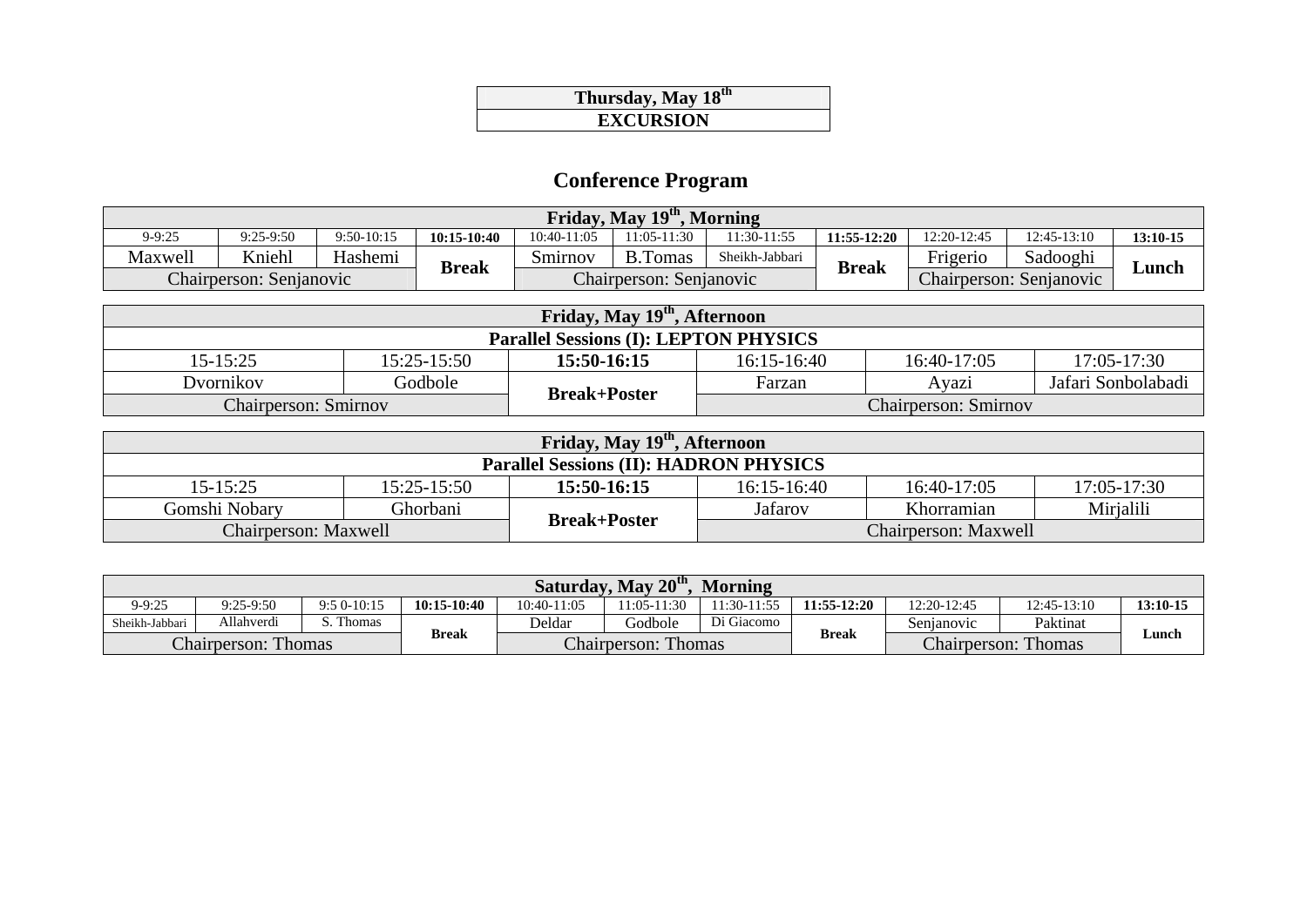## **Title of Lectures/ Seminars / Posters**

| Lecturer                  | <b>Title of the Lectures</b>                                                                                                                   |
|---------------------------|------------------------------------------------------------------------------------------------------------------------------------------------|
| Guido Altarelli           | Neutrino mass models (Note $\underline{1}, \underline{2}, \underline{3}$ ) (Audio $\underline{1}, \underline{2}, \underline{3}$ )              |
| Christopher John Maxwell  | Perturbative QCD calculation (Note) (Audio 1, 2, 2.1, 3)                                                                                       |
| Goran Senjanovic          | Grand unified theories (Note $1, 2$ ) (Audio $1, 2, 3$ )                                                                                       |
| Alexei Yurievich Smirnov  | Recent developments in neutrino physics (Note $\frac{1}{2}$ , 2) (Audio $\frac{1}{2}$ , 2)                                                     |
| <b>Scott David Thomas</b> | An introduction to the superworld (Note $\frac{1}{2}$ , $\frac{2}{3}$ ) (Audio $\frac{1}{2}$ , $\frac{1}{1}$ , $\frac{2}{2}$ , $\frac{3}{2}$ ) |

| <b>Speaker</b>                  | <b>Title of Seminars</b>                                                                                        |
|---------------------------------|-----------------------------------------------------------------------------------------------------------------|
| Rouzbeh Allahverdi              | Reheating and thermalization in supersymmetry (Note) (Audio $1, 2$ )                                            |
| Yaser Ayazi                     | Electric dipole moments in MSSM: cancellation scenario revived (Note)                                           |
| Adriano Di Giacomo              | Understanding color confinement (Note) (Audio)                                                                  |
| Sedigheh Deldar                 | The $k=2$ string tension in SU(4) gauge theory (Note) (Audio)                                                   |
| Maxim Sergeevich Dvornikov      | Classical field theory approach to the neutrino flavor oscillations (Note)                                      |
| Yasaman Farzan                  | Electric dipole moments in the MSSM and MSSM+RN (Note)                                                          |
| Michele Frigerio                | Right-handed sector leptogenesis (Note) (Audio)                                                                 |
| Karim Ghorbani                  | Two loop finite volume effects on the quark-anti quark vacuum expectation value (Note)                          |
| Rohini Madhusudan Godbole 1     | Fermion dipole moments in R-parity violating supersymmetry (Note)                                               |
| Rohini Madhusudan Godbole 2     | Novel phenomenology at the LHC of moderately light charged Higgs in NMSSM and in CP violating supersymmetry     |
|                                 | (Note) (Audio)                                                                                                  |
| Mohammad Ali Gomshi Nobary      | The triply heavy baryons (Note)                                                                                 |
| Majid Hashemi                   | Light charged Higgs discovery potential of CMS in H+ $\rightarrow \tau \nu$ at LHC (Note) (Audio)               |
| Rauf Gadir Oglu Jafarov         | On equations for the multi-quark bound states in Nambu-Jona-Lasinio model (Note)                                |
| Nosratollah Jafari              | Theories of varying light speed and GZK anomaly (Note)                                                          |
| Ali Naghi Khorramian            | An approach to NNLO QCD analysis of non-singlet structure (Note)                                                |
| <b>Bernd Andreas Kniehl</b>     | Generalizing the DGLAP evolution of fragmentation functions to the smallest x values (Note) (Audio)             |
| Christopher John Maxwell        | Effective charges, event shapes and power corrections (Note) (Audio)                                            |
| Abolfazl Mirjalili              | New approach in extracting of parton distributions, based on parameterized inverse Mellin transformation (Note) |
| Ahmad Moshaii                   | Iran collaboration in CMS experiment at CERN (Note) (Audio)                                                     |
| <b>Saeid Paktinat</b>           | SUSY in top final states at mSUGRA point LM1 with CMS (Note) (Audio)                                            |
| Neda Sadooghi                   | Dynamics of O(N) model in a strong magnetic background field (Note) (Audio)                                     |
| Goran Senjanovic                | Grand unifications (Note) (Audio)                                                                               |
| Mohammad M. Sheikh-Jabbari 1    | Leptogenesis from the gravity waves in models of inflation (Note) (Audio)                                       |
| Mohammad M. Sheikh-Jabbari 2    | An N-tropic solution to the cosmological constant problem (Note) (Audio)                                        |
| <b>Alexey Yurievich Smirnov</b> | Quarks and Leptons: Universality versus complementarity (Note) (Audio)                                          |
| <b>Scott David Thomas</b>       | Landscape naturalness (Note) (Audio)                                                                            |
| Ricard Tomas Bayo               | Identifying the neutrino mass hierarchy with supernova neutrinos (Note) (Audio)                                 |